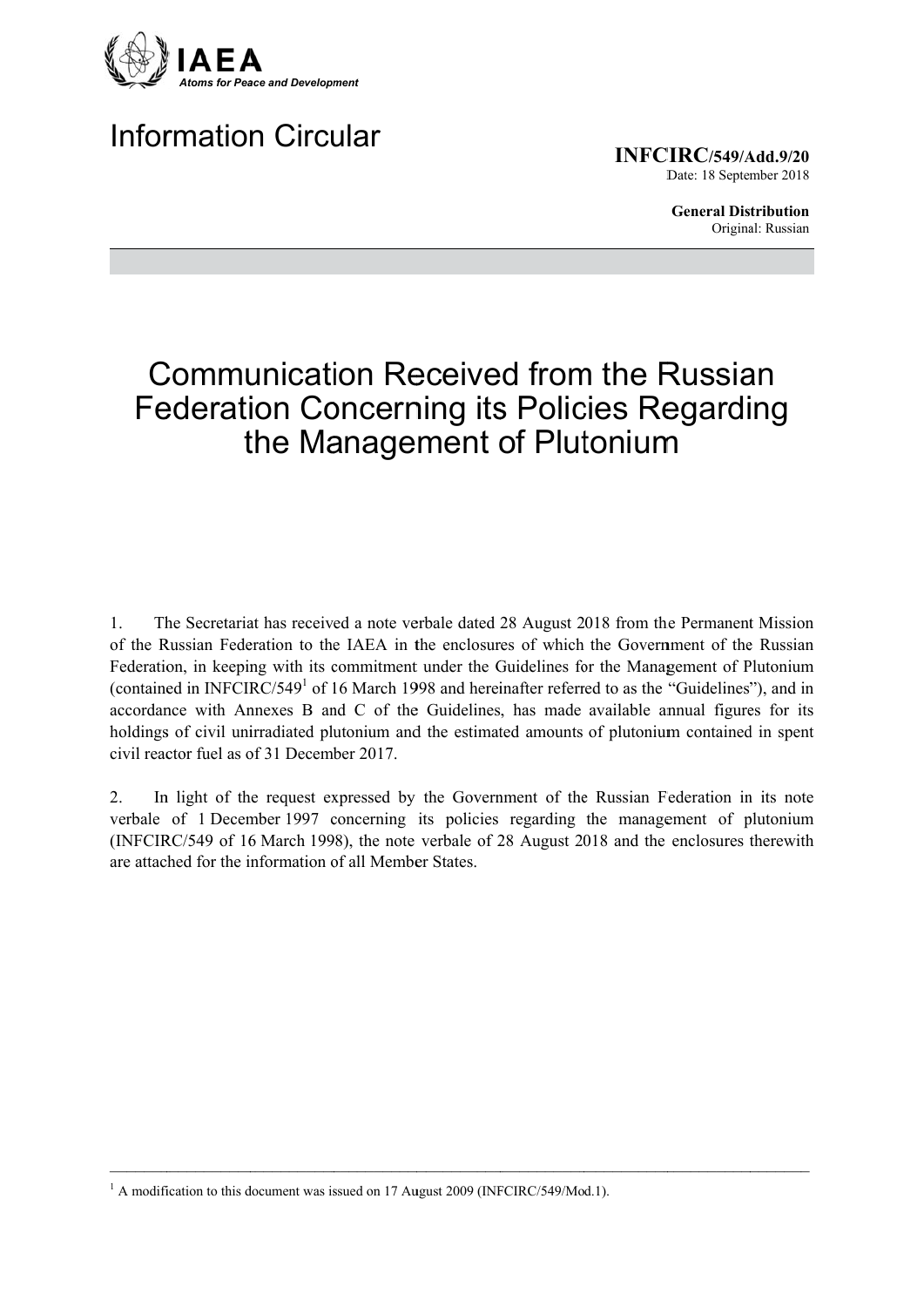Permanent Mission of the Russian Federation to the International Organizations in Vienna Erzherzog-Karl-Strasse 182 A-1220 Vienna Теl.: (043-1) 282 53 91, 282 53 93 Fах: (043-1) 280 56 87

No. 3429-n

The Permanent Mission of the Russian Federation to the International Organizations in Vienna presents its compliments to the Secretariat of the International Atomic Energy Agency and has the honour, in accordance with paragraph 14 of the Guidelines for the Management of Plutonium (INFCIRC/549), to send the annual figures of the Russian Federation for holdings of civil unirradiated plutonium, in the format set out in Annex B to the Guidelines, and the estimated amounts of plutonium contained in irradiated civil reactor fuel, in the format set out in Annex C to the Guidelines, as of 31 December 2017.

The Mission avails itself of this opportunity to assure the Secretariat of its highest consideration.

Enc:

[stamp]

Vienna, 28 August 2018

IAEA SECRETARIAT

Vienna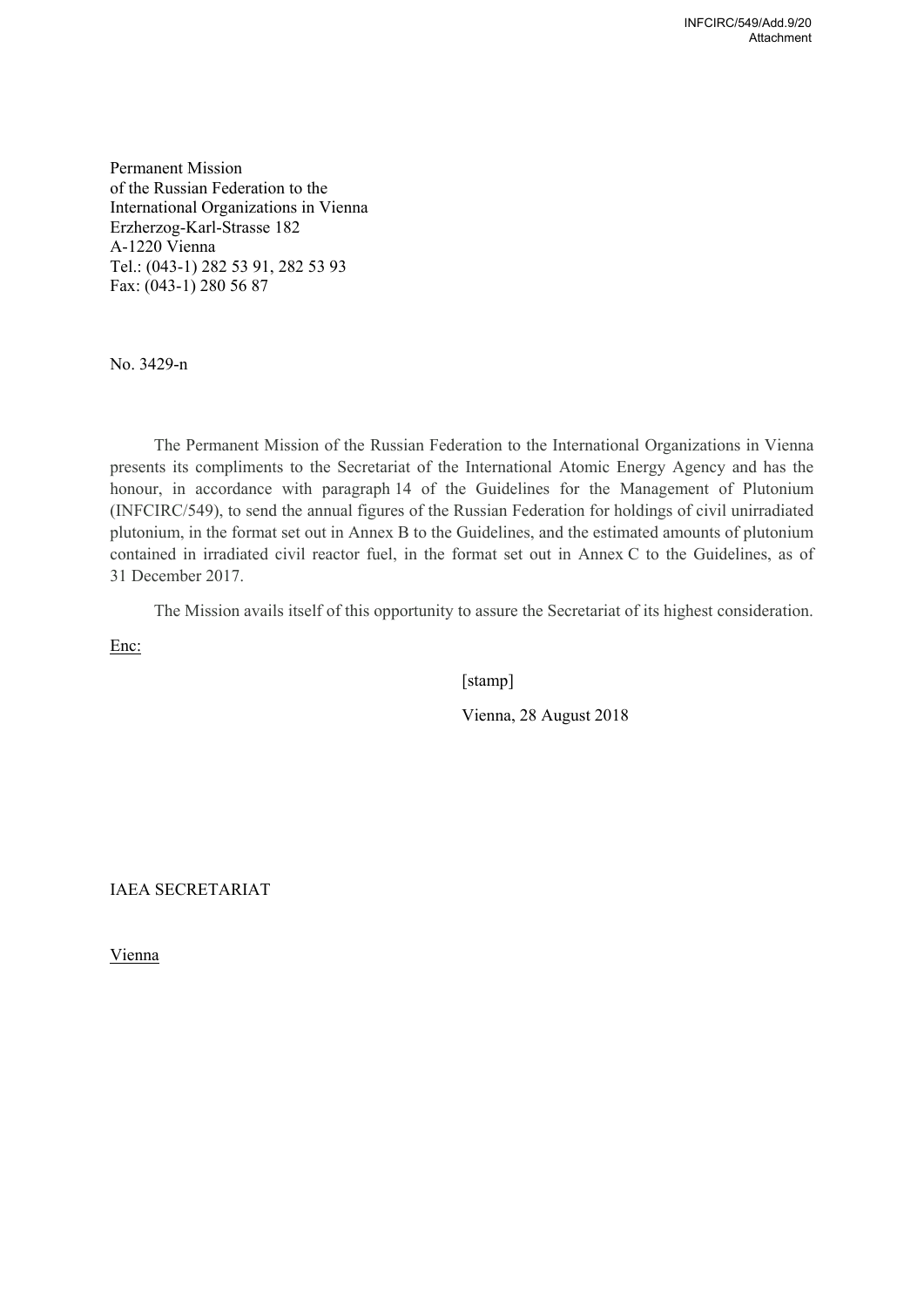State Atomic Energy Corporation "Rosatom" 24, Bolshaya Ordynka Str., Moscow, 119017, Russia

23 August 2018 No. 1-7.1/35886

Subject: Plutonium holdings

 In accordance with paragraph 14 of the Guidelines for the Management of Plutonium, I am sending you the annual figures for holdings of civil unirradiated plutonium, in the format set out in Annex B of the Guidelines, and the estimated amounts of plutonium contained in spent civil reactor fuel, in the format set out in Annex C of the Guidelines, as of 31 December 2017.

Enc.: 2 pages

Director, International Relations Department (signed) M.P. Belyaeva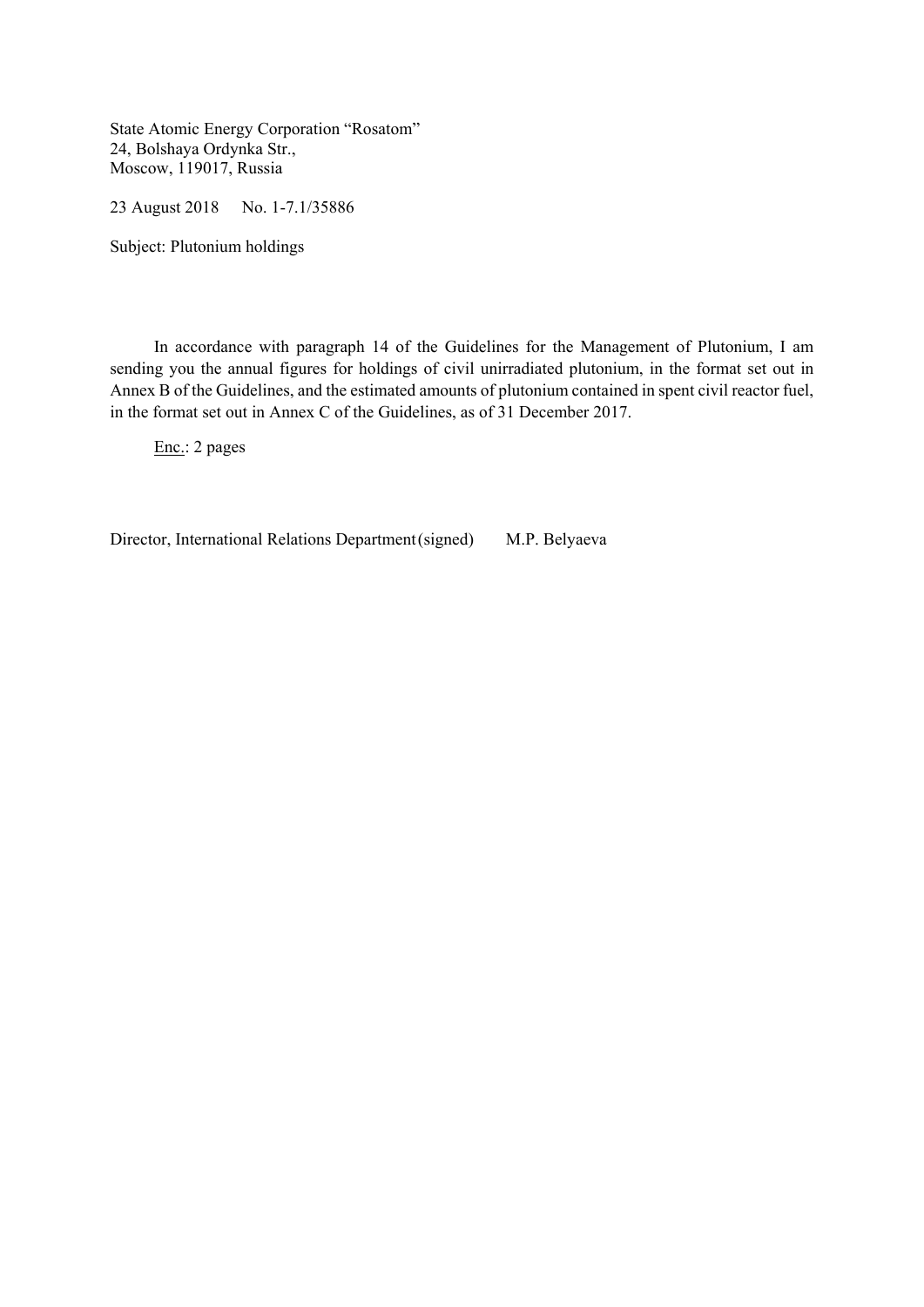|  |  | Annual figures for holdings of civil unirradiated plutonium |  |
|--|--|-------------------------------------------------------------|--|
|  |  |                                                             |  |

| as of 31 December<br>2017 | (as of 31 December<br>2016) |
|---------------------------|-----------------------------|
| 56 700                    | (54900)                     |
|                           | $(-)$                       |
| 1800                      | (1700)                      |
| 500                       | (600)                       |
|                           |                             |
| 0.3                       | (0.3)                       |
| 0.6                       | (0.6)                       |
|                           |                             |

\*) Rounded to 100 kg

\*\*) no indication of storage location

 $\mathcal{L}_\text{max}$